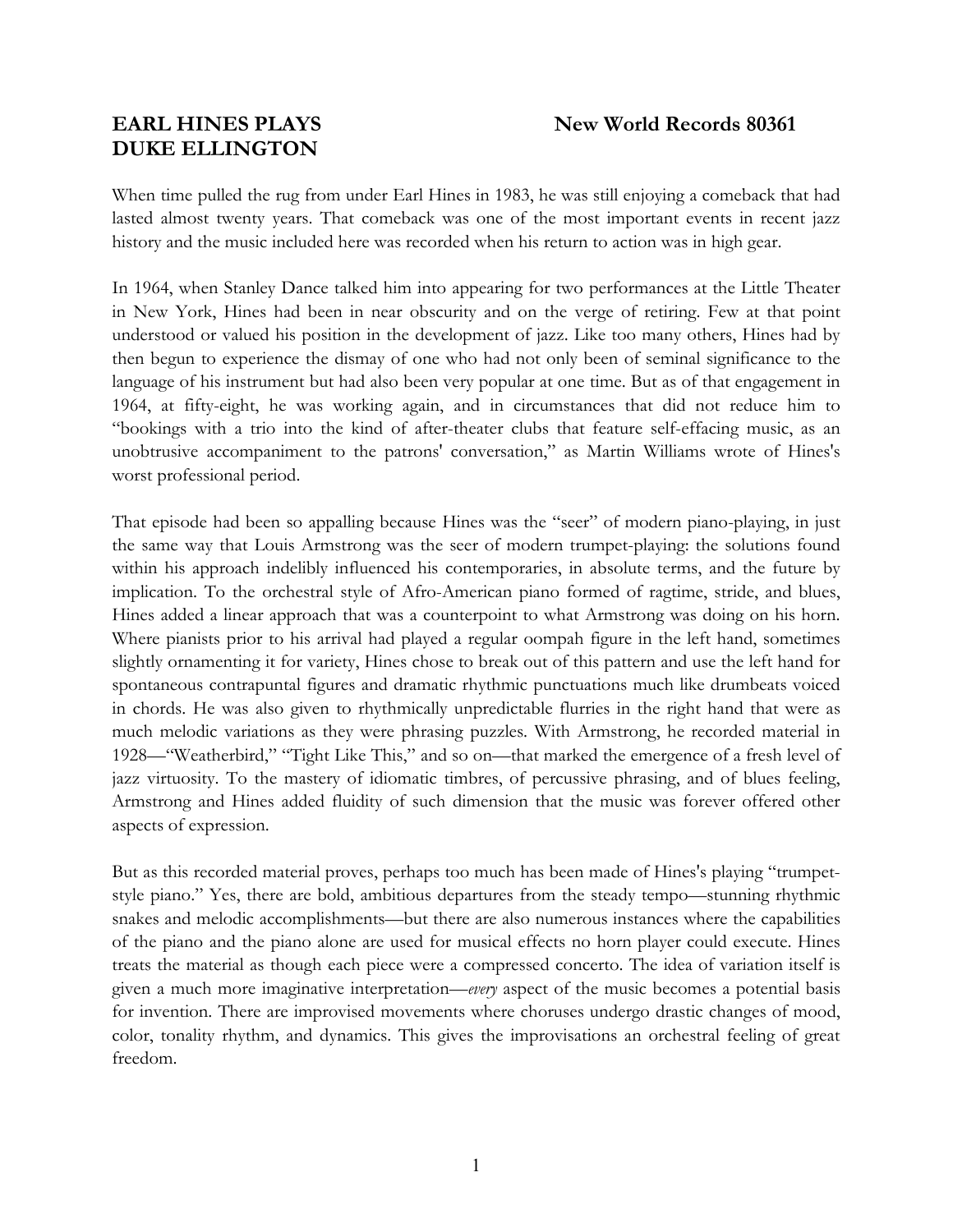The deft sense of dynamics, of contrast, and of contrapuntal intrigue clearly resulted from the studies Hines undertook as a young man intent on becoming a classical pianist and conductor. The inevitable encounters with Bach, Mozart, Beethoven, Chopin, and Liszt must have alerted him to the wide range of passions the piano could encompass, the effects—from delicate to booming inherent in its very physics, and the many different ways the dialogue between the two hands could be used. Hines was able to bring that knowledge to jazz and successfully transform it with idiomatic authority. He thereby expanded the idiom and gave a classic quality to his own playing—but a classic quality that was not European in feeling or meaning.

The classic quality that Hines maintained throughout his career, and that dominates these interpretations, was a persistent exuberance, a spirit of engagement. What Armstrong had said of himself applies with equal truth to Hines, who was also there "in the service of happiness." Hines was not incapable of meditative melancholy or the deep sorrow which some consider the epitome of seriousness, but he knew that profound joy is just as significant, and just as serious. For Hines, a pervasive feeling of zest took on form and presence through the rhythmic sensation of swing. His was largely a music of celebration and rhythmically complicated grace. It is almost as though one must listen to his work as if watching the hero of a musical render his condition through dance. There are slow, even mournful turns and expressions of longing, but they almost invariably mutate into swing. Moving deeper into the implications of the individual piece, finding lines, rhythms, and harmonies further and further removed from the initial point of reference, Hines will return to the melody as so many concert composers do, letting the listener know what it is that all these variations depart from. The relaxation with which Hines achieves all of those things is a definition of elegance, of engagement, of spirit.

Because Hines greatly respected Duke Ellington, and because his close friend and undauntable supporter Stanley Dance was impressed by the idea of this project, the work of the great composer and the imagination of the great pianist met in the arena of jazz. Though close listening will reveal the things that Hines gave to jazz piano and that affected Teddy Wilson, Nat Cole, Billy Kyle, Bud Powell, and numberless others, this is a much more inventive recital than one expects of pianists who evolved in the wake of Powell. All of Hines's resources are brought forward and the individual pieces have an unpredictability that makes each of them some special sort of delight. There is the introduction to "Heaven" that reminds one of the harmonies of "Crepuscule with Nellie," the opening of "'C' Jam Blues" that shows astonishing originality of rhythm, the freedom of the playing of "Black Butterfly," the range of mood brought to "Creole Love Call," and so on. One hears a totally unexpected sweep of left-hand inventions, reharmonizations—such as the endings of "Mood Indigo" and "I'm Beginning to See the Light"—that are shocking, and a clarity of sound and scope of attack that express a personality too distinctive to take presence through clichés. When Earl Hines made these recordings, he was the seasoned resource only a great artist can be. —Stanley Crouch

## RECORDING "HINES PLAYS ELLINGTON"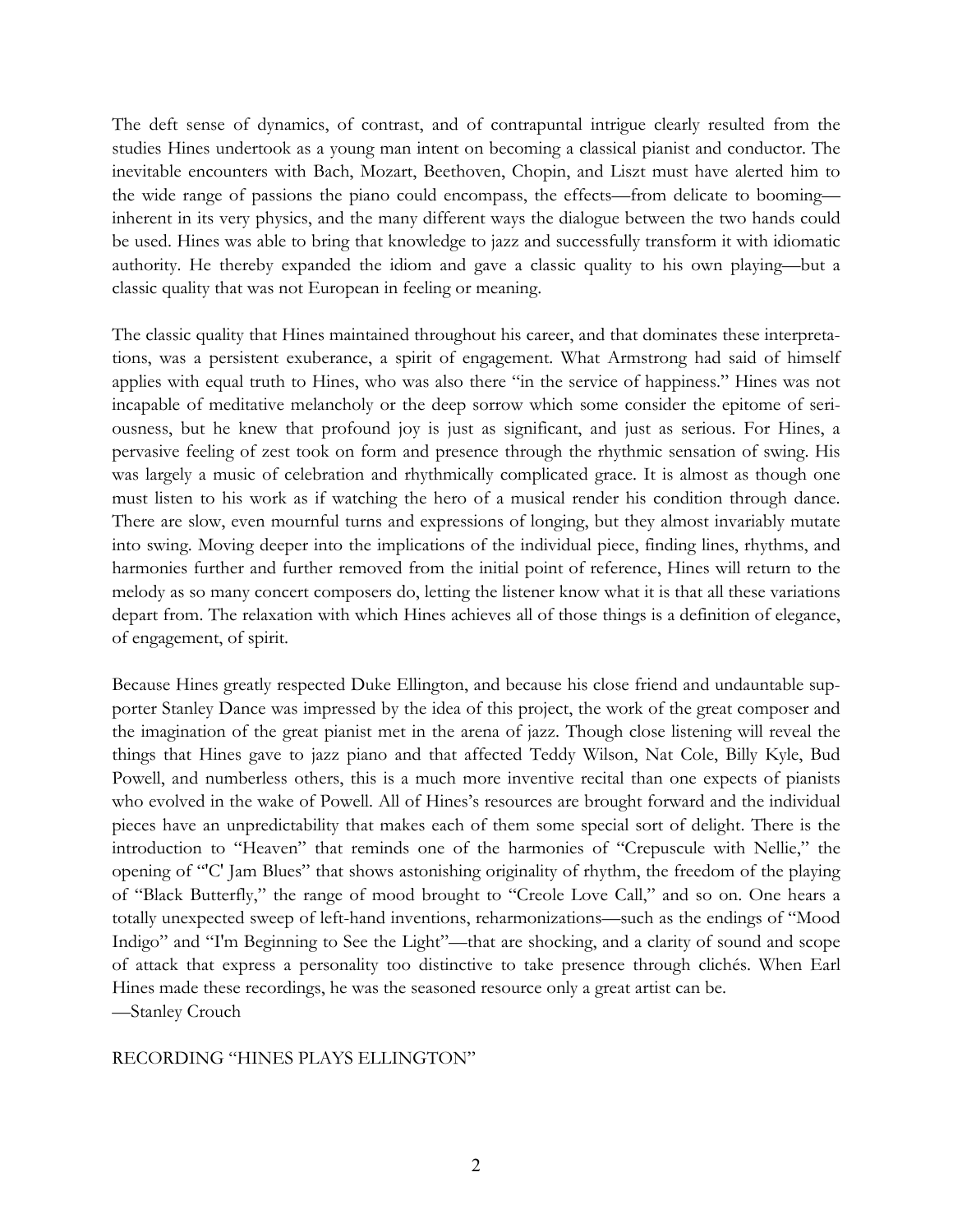The "Hines Plays Ellington" recording project commenced in December 1971. It required four separate recording dates spread out over three and a half years, concluding, finally in April 1975. Devoting four entire LPs to one artist's solo piano interpretations of another artist's compositions was a considerable undertaking, even when the pianist was Earl Hines and the composer was Duke Ellington. I know of no other comparable recording project in the history of jazz.

The major burden of the work fell, of course, on Earl Hines. Ellington had completed his contribution over a period of almost fifty years, creating over 1,200 songs. But Hines not only had to choose material from this cornucopia, he had to play it, and play it within the idiom of his own genius. This may sound considerably easier than it turned out, in fact, to be. Although Hines already knew many of the songs that were recorded ("Sophisticated Lady," "Mood Indigo," "'C' Jam Blues"), many others were either totally unknown to him ("The Shepherd," "Black Butterfly," "Mood Indigo") or unfamiliar ("Heaven," "I Ain't Got Nothin' But the Blues"). And beyond this, over the entire work loomed the not inconsiderable shadow of the Duke himself and his preeminent position in jazz.

The project would never have gotten past the first LP had it not been for my friend and associate in Master Jazz, Stanley Dance. Stanley was, of course, friend, confidant, and advisor to both Hines and Ellington. It was Stanley's approval and support that gave Hines the intellectual and visceral assurance to go forward with the project and to complete it so brilliantly. Without Stanley, no piano player, not even Earl Hines, would have presumed to interpret in his own almost preemptive way so much of Ellington's music.

So as you enjoy these marvelous performances, think about the kind of courage it required for one master to perform the work of another, and give credit not only to Hines and Ellington, but also to Stanley Dance.

—Bill Weilbacher

Disc One

- 1. Love You Madly (5:16) (Ellington)
- 2. Sophisticated Lady (4:13) Ellington-Parrish-Mills)
- 3. I'm Beginning to See the Light (4:13) (Ellington-George-Hodges-James)
- 4. Black and Tan Fantasy (3:51) (Ellington-Miley)
- 5. Warm Valley (7:25) (Ellington-Russell)
- 6. Do Nothin' Till You Hear from Me (3:44) (Ellington-Russell)
- 7. "C" Jam Blues (4:31) (Ellington)
- 8. Caravan (5:57) (Ellington-Mills-Tizol)
- 9. Everything But You (4:37) (Ellington-James-George)
- 10. Mood Indigo (6:58) (Ellington-Mills-Bigard)
- 11. Just Squeeze Me (5:09) (Ellington-Gaines)
- 12. Come Sunday (5:10) (Ellington)

## Disc Two

- 1. The Creole Love Call (7:08) (Ellington)
- 2. I Ain't Got Nothin' But the Blues (6:36) (Ellington-George)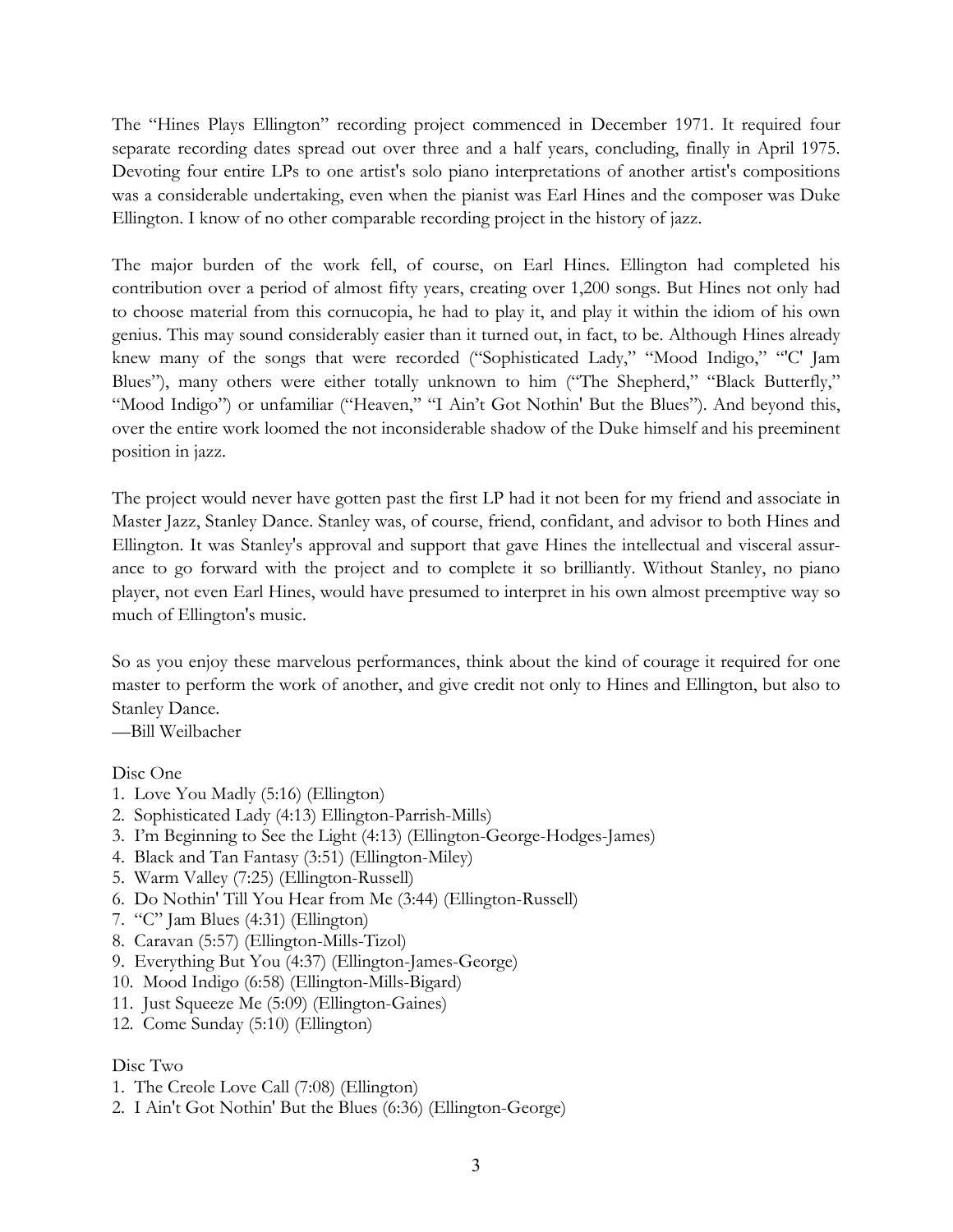- 3. The Shepherd (10:44) (Ellington)
- 4. Don't Get Around Much Anymore (6:56) (Ellington-Russell)
- 5. Black Butterfly (10:42) (Ellington-Carruthers-Mills)
- 6. Take Love Easy (6:20) (Ellington-Latouche)
- 7. The Jeep Is Jumping (4:51) (Ellington)
- 8. Heaven (5:49) (Ellington)

EARL HINES, piano Recorded 1971-1975

#### **Publishers** (all ASCAP)

*Love You Madly*: Duke Ellington Music *Sophisticated Lady, Black and Tan Fantasy, Caravan, Mood Indigo, The Creole Love Call, Black Butterfly, The Jeep is Jumping*: Mills Music, Inc. *I'm Beginning to See the Light*: Chappell and Co. Inc.

*Warm Valley, Do Nothin' Till You Hear from Me, 'C' Jam Blues, Just Squeeze Me, Don't Get Around Much Anymore*: SBK Robbins Catalog, Inc.

*Everything But You, The Shepherd, Heaven*: Tempo Music, Inc.

*Come Sunday*: G. Schirmer, Inc.

*I Ain't Got Nothin' But the Blues*: Tempo Music, Inc./Ricki Music

*Take Love Easy*: Chappell and Co., Inc./Fisher Music Corp.

### SELECTED DISCOGRAPHY

*Blues & Things.* (with Jimmy Rushing). New World 80465-2. *The Chronological Earl Hines 1934-1937.* Classics Records 528. *Fine and Dandy.* Vogue Records 15082. *Grand Reunion: Live at the Village Vanguard.* Limelight 528137. *Jimmie Noone Featuring Earl Hines.* Decca CRD 633. *Earl Hines Plays Cole Porter.* New World 80501-2. *Earl Hines Plays Duke Ellington, vol. II.* New World 80532-2. *Live at The New School.* Chiaroscuro CRD 157. *Louis Armstrong and Earl Hines.* Columbia 45142. *Piano Man.* Bluebird 6750. *Piano Solos: 1928-1940.* Collector's Classics 11. *Solo Piano.* Laserlight Records 15790. *Spontaneous Explorations.* Red Baron Records 57331. *Swingin' the 20's* (with Benny Carter). Contemporary Records 7561. *Tour De Force.* Black Lion 760140. *Up To Date.* Bluebird 6462.

### SELECTED BIBLIOGRAPHY

Balliett, Whitney. *American Musicians* New York: Oxford University Press, 1987. Dance, Stanley. *The World of Earl Hines* New York: Charles Scribner's Sons, 1977. Gleason, Ralph. "Already a Legend, Earl Hines is Still a Provocative, Influential Musician." *Down Beat,* February 8, 1952. "Earl Hines." *The New Yorker,* June 6, 1983. Hadlock, Richard. *Jazz Masters of the Twenties.* New York, Macmillan, 1965. Morgenstern, Dan. "Today's Life With Fatha Hines." *Down Beat* June 26, 1965.